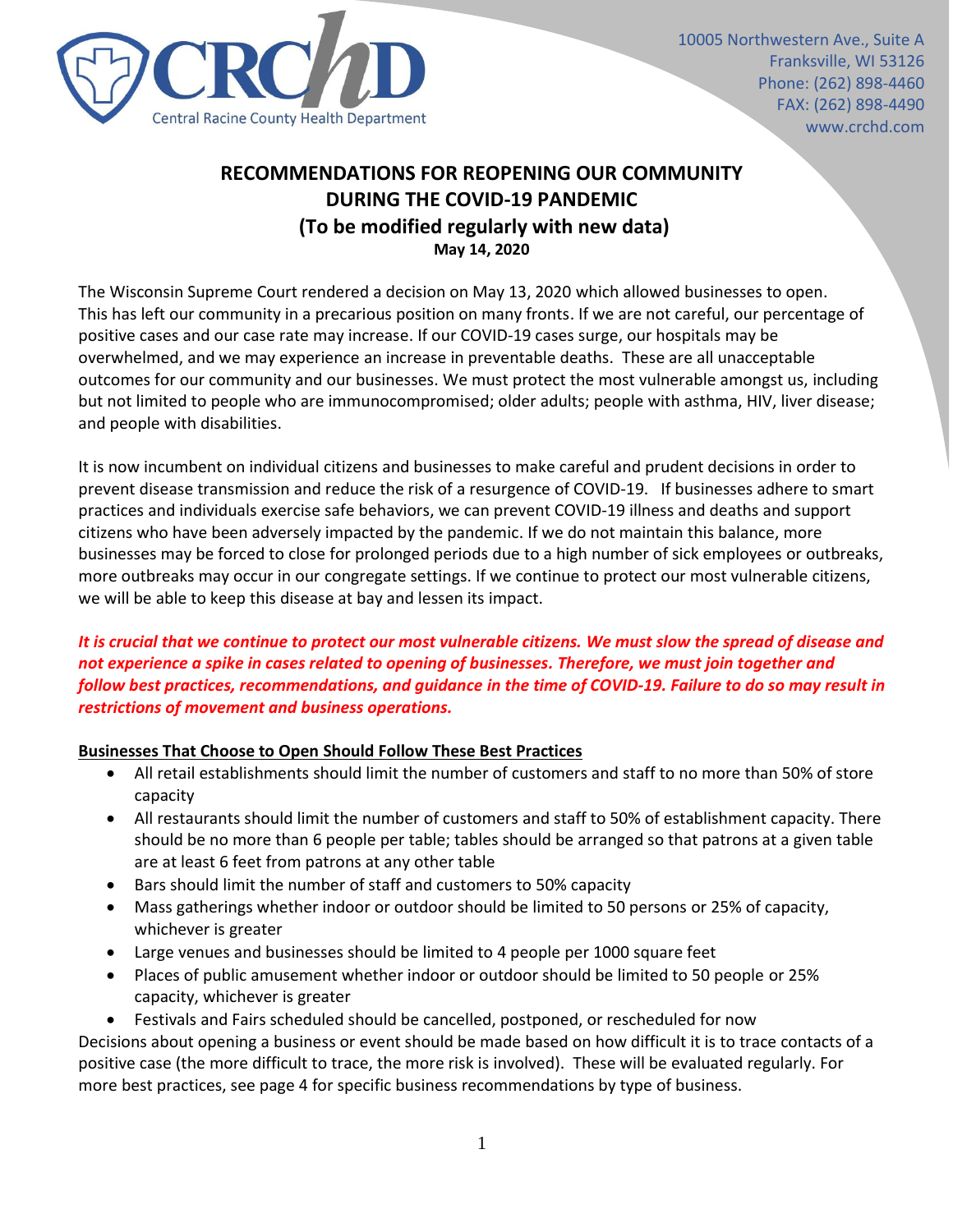

## **Every Individual and Business Should Continue to Maintain Physical Distancing Guidelines**

- Maintain a physical distance of 6 feet (about 2 arms' length) between oneself and others
- Do not gather in large groups, stay out of crowded places and avoid mass gatherings
- *Failure to adhere to social distancing that results in people being infected or suspected of being infected may result in further restrictions on those specific entities or locations*.

#### **Everyone Should Continue to Implement Protective Measures**

- *Stay home when sick and call your health care provider for testing*
- Wash your hands with soap and water for at least 20 seconds as frequently as possible or use hand sanitizer
- Cover your coughs or sneezes (into the sleeve or elbow, not hands)
- Regularly clean high-touch surfaces
- Do not shake hands
- Avoid touching your face
- *Follow health department isolation and quarantine orders, if issued. Failure to do so could result in legal action*

### **Everyone Should Wear a Facemask**

- While a facemask is not a replacement for physical distancing or a panacea, it may prevent the individual wearing it from infecting someone else
- Everyone should wear a face mask in public and in the workplace (employees, clients, patrons)

## **Business Should Utilize Personal Protective Equipment (PPE)**

- Require employees to wear a facemask
- Determine if gloves or other additional PPE are required for higher-risk positions
- Provide PPE for employees or reimburse them for it

## **Businesses Should Implement Employee, Customer and Client Screening**

- Implement regular screening protocols for employees, customers/clients, or other workplace visitors
- Consider potential complications of telling clients/customers not to enter company locations if they do not pass the screening
- Require all employees to immediately report COVID-19 exposure and symptoms of COVID-19

#### **Businesses Should Implement Protocols for Tracking and Reporting COVID-19 Tests**

- Develop protocol to include identifying contacts and sharing information as appropriate with public health authorities, employees, and workplace guests and customers
- Take a consistent approach regarding requiring return to work and fitness-for-duty certifications and should monitor guidance from the Centers for Disease Control and Prevention and local public health authorities regarding reporting and contact tracing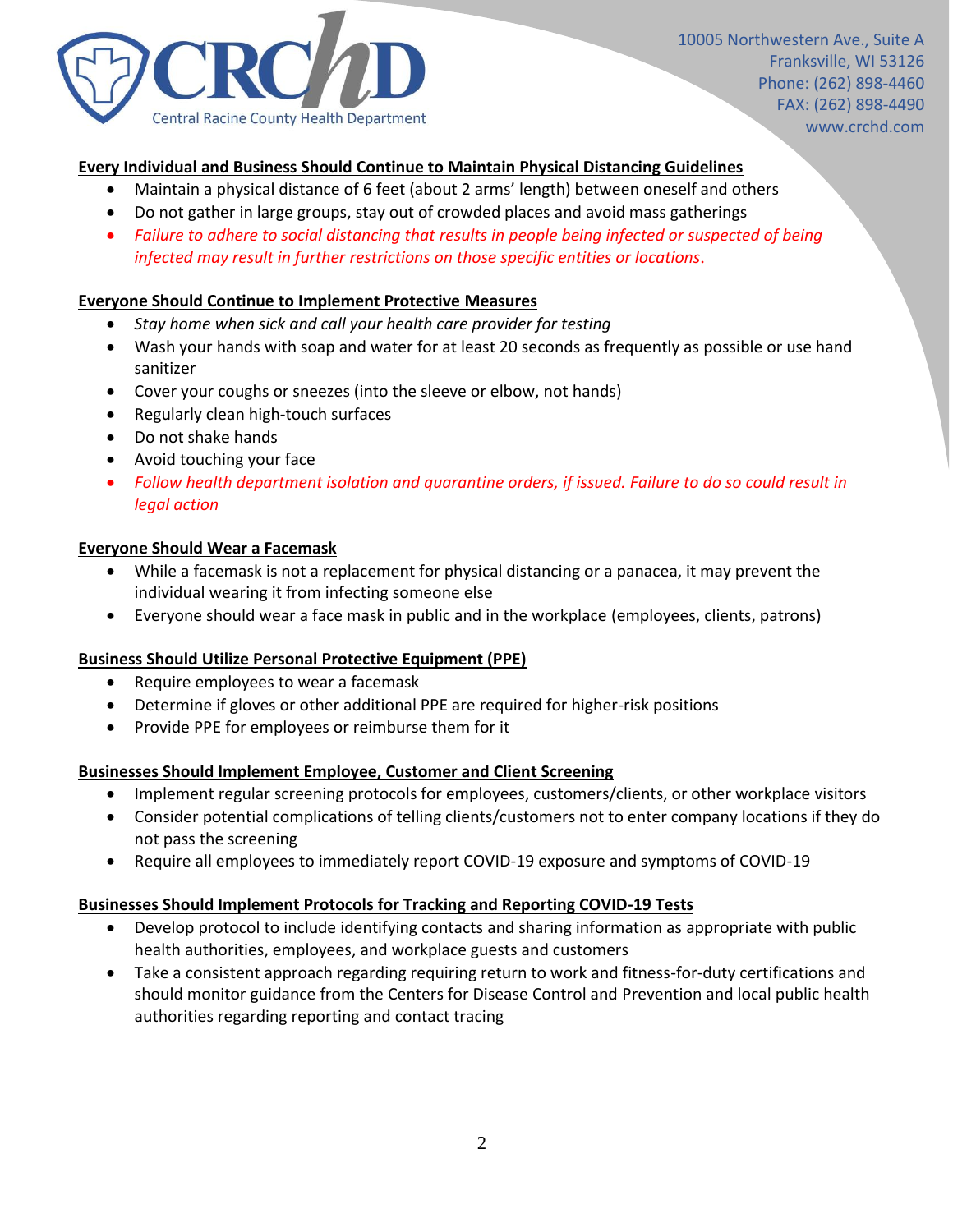

## **Businesses Should Implement Strong Measures to Prevent Disease Spread**

- Prevent people from congregating by closing common (inside of buildings) in any setting, where personnel are likely to congregate should be closed e.g. breakrooms, hotel lobbies, etc.
- Implement physical distancing practices for workers, vendors and clients; if not possible, provide PPE for workers according to workplace

## **Businesses Should Implement Strong Cleaning and Disinfection Practices**

- Implement extra cleaning and disinfecting, including attention to employee common use areas, and items handled by customers
- Make cleaning supplies/hand sanitizer available to employees (and customers/visitors)

#### **Businesses Should Make Physical Workspace Modifications**

- Create barriers between check-out cashier and patrons
- Separate desks and workstations
- Modify open floor plans by, for example, adding partitions
- Make only certain workstations available (i.e., every other or every other third workstation, or every other cubicle area)
- Close or modify common/conference rooms and break rooms/cafeterias
- Modify high-touch surfaces, such as replacing latch-based doorknobs or handles with doors that can be easily pushed open or closed

#### **Businesses Should Displaying Markings or Signs Reminding Customers and Employees to:**

- Maintain social distancing in areas where people congregate
- Avoid touching surfaces unnecessarily
- Wash your hands properly and regularly
- Wear a face covering where social distancing is not possible or unlikely to be effective

#### **Businesses Should Limit In-Person Interactions and Physical Contact**

- Hold fewer in-person meetings and using increased conference calls or video conferences;
- Limit the size of in-person gatherings/social events (e.g., less than five people)
- Instruct employees not to use other employees' workspaces or equipment
- Develop or revise a crowd control plan that changes security processes and procedures, such as setting a maximum number of employees and members of the public on company premises
- Establish ongoing restrictions regarding travel, including to client/customer meetings and events, or for meetings/conferences
- Set staggered or spaced meal schedules
- Consider ways of reducing the number of employees present at the workplace. Possible options include staggered shifts, alternating teams, and/or continued telework
- Implement staggered facility entry and exit procedures
- Limit deliveries except those that support production activities or emergency building maintenance
- Limit or have no visitors (including suppliers and customers) except those approved by senior management